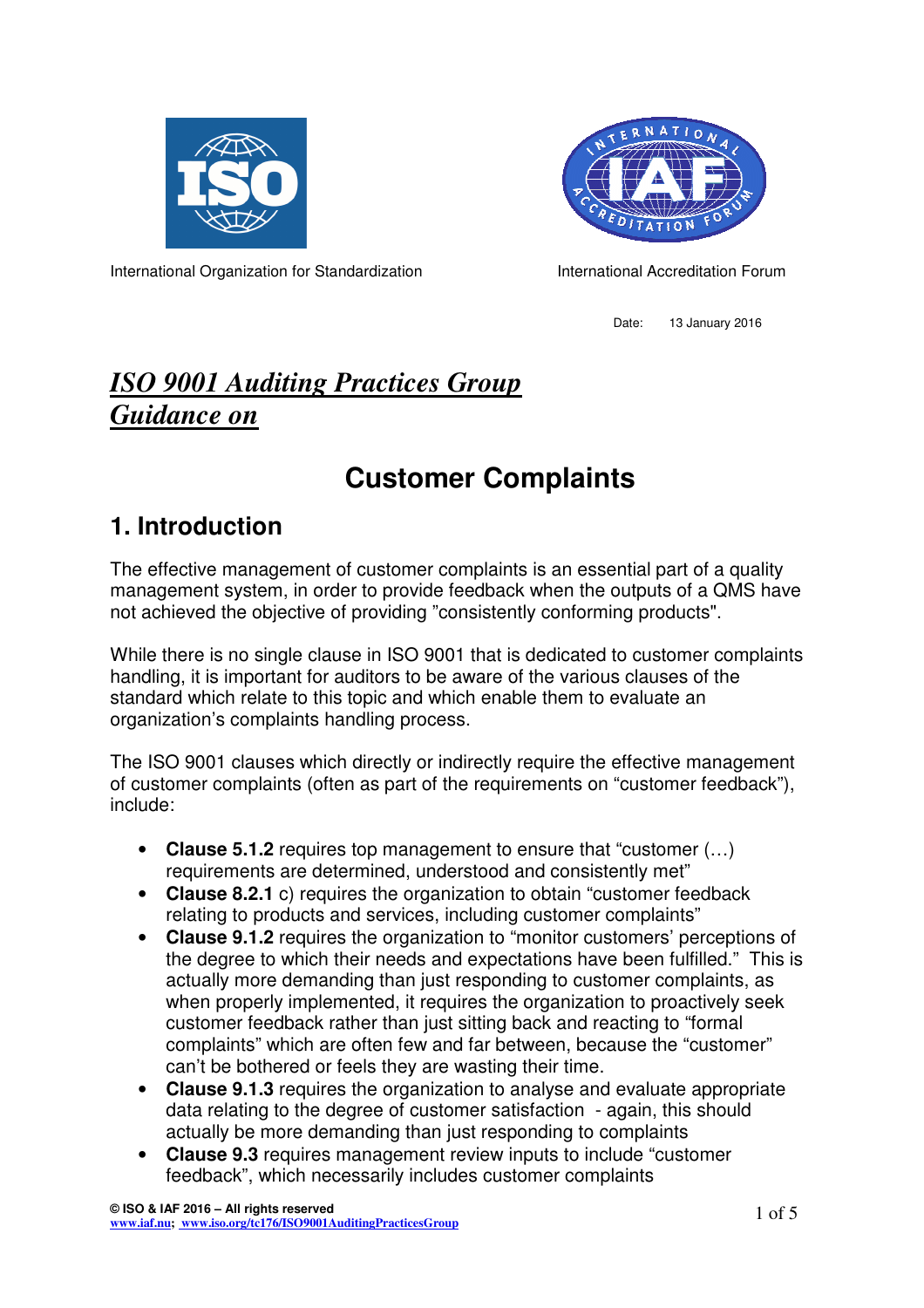• **Clause 10.2.1** defines requirements for reviewing nonconformities, including any arising from customer complaints, and subsequently acting on those NC's to determine cause, implement corrections and corrective actions, and verify effectiveness, etc.

Throughout an audit the auditor should be alert for indications that may suggest customer dissatisfaction and which should have been addressed by the organization as part of the customer complaints handling process. Good sources of such information may include, for example:

- Goods returned by the customer;
- Warranty claims;
- Revised invoices;
- Credit notes;
- Articles in the media;
- Consumer websites;
- Direct observation of, or communication with the customer (for example in a service organization).

Auditors also need to be aware of the existence of **ISO 10002 Quality management - Customer satisfaction - Guidelines for complaints handling in organizations** and to encourage their clients to make use of this guidance in developing their complaints handling process.

The Introduction to ISO 10002 states:

"This International Standard provides guidance for the design and implementation of an effective and efficient complaints-handling process for all types of commercial or non-commercial activities, including those related to electronic commerce."

The process for complaints handling described in ISO10002 can be used as an element of a quality management system.

The information obtained through the complaints-handling process can lead to improvements in products and processes and, where the complaints are properly handled, can protect and improve the reputation of the organization (regardless of its size, location and sector).

An effective and efficient complaints-handling process reflects the needs of both the organizations supplying products and those which are the recipients of those products.

The Introduction to ISO 10002 further states:

"Implementation of the process described in this International Standard can

• provide a complainant with access to an open and responsive complaintshandling process,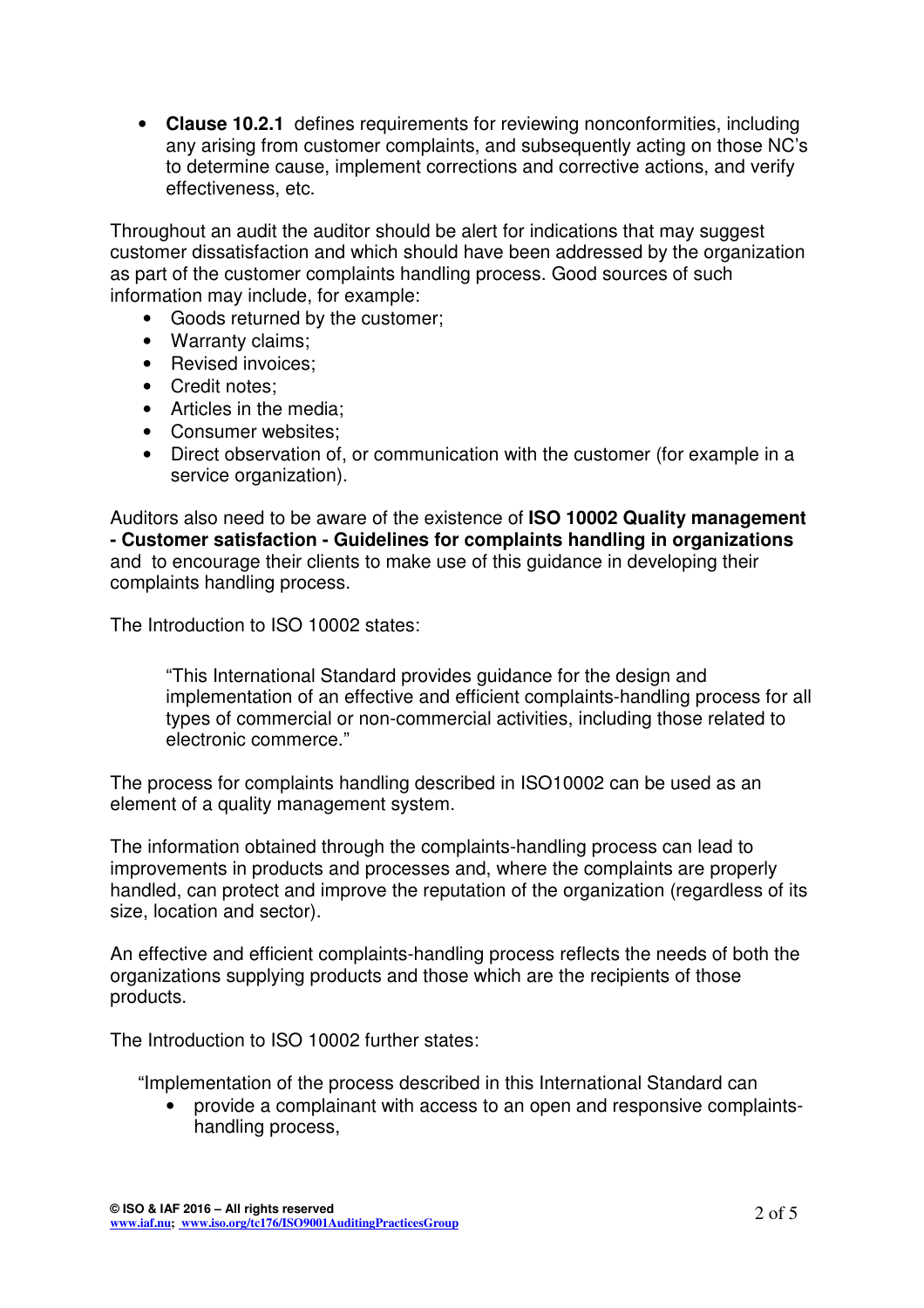- enhance the ability of the organization to resolve complaints in a consistent, systematic and responsive manner, to the satisfaction of the complainant and the organization,
- enhance the ability of an organization to identify trends and eliminate causes of complaints, and improve the organization's operations,
- help an organization create a customer-focused approach to resolving complaints, and encourage personnel to improve their skills in working with customers, and
- provide a basis for continual review and analysis of the complaintshandling process, the resolution of complaints, and process improvements made"

It is very important that auditors have knowledge of ISO 10002 and its guidelines, and that they use that knowledge during audits. However, ISO 10002 does not specify any requirements, but just gives guidelines; consequently it is not possible for an auditor to raise any nonconformities against its recommendations.

#### **2. Outline of ISO 10002**

ISO 10002 addresses the following topics:

- Guiding principles
	- o Visibility
	- o Accessibility
	- o Responsiveness
	- o Objectivity
	- $\circ$  Charges
	- o Confidentiality
	- o Customer-focused approach
	- o Accountability
	- o Continual improvement
- Complaints-handling framework
	- o Commitment
	- o Policy
	- o Responsibility and authority
- Planning and design
	- o Objectives
	- o Activities
	- o Resources
- Operation of complaints-handling process
	- o Communication
	- o Receipt of complaint
	- $\circ$  Tracking of complaint
	- o Acknowledgement of complaint
	- o Initial assessment of complaint
	- o Investigation of complaints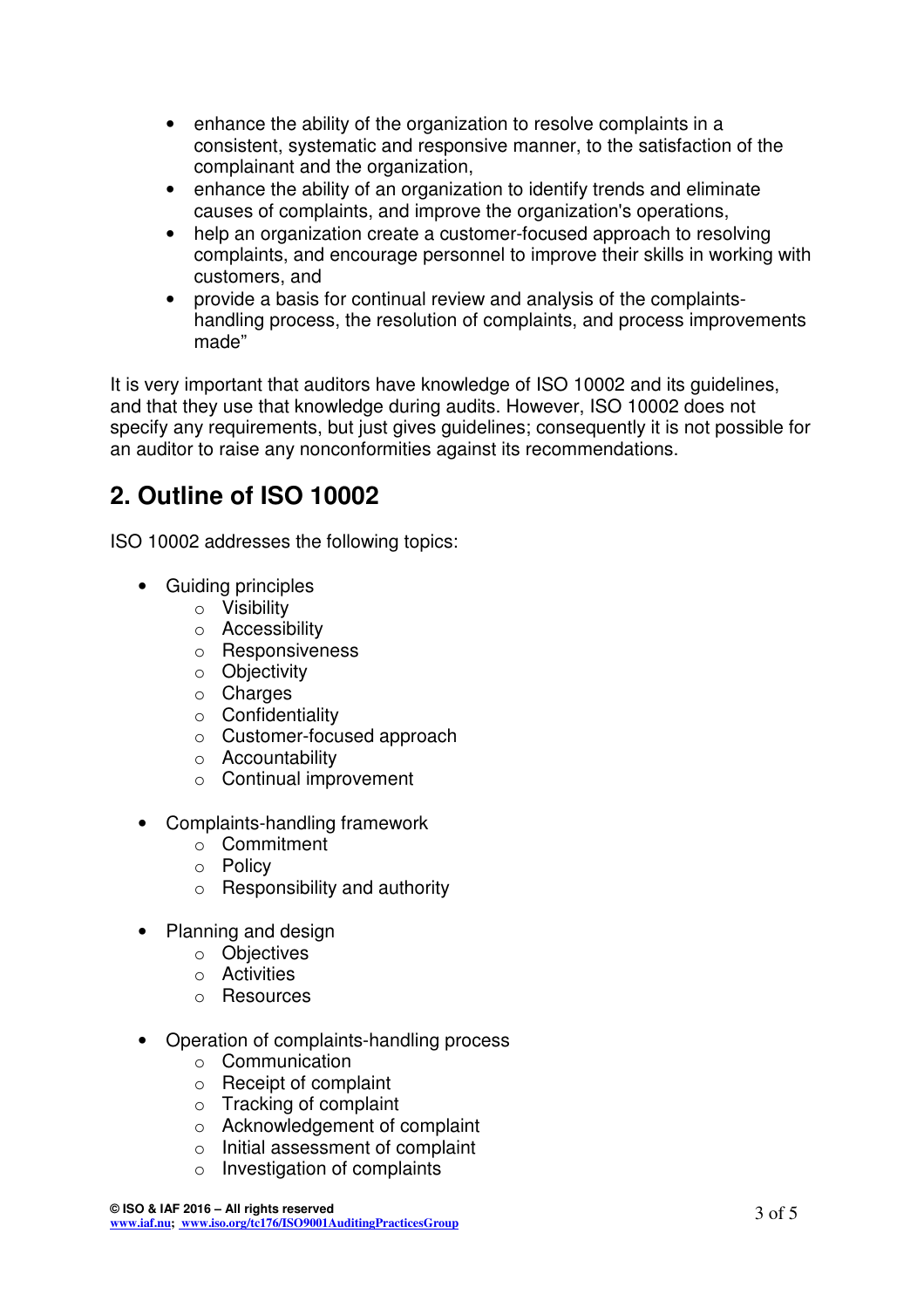- o Response to complaints
- o Communicating the decision
- $\circ$  Closing the complaint
- Maintenance and improvement
	- o Collection of information
	- o Analysis and evaluation of complaints
	- $\circ$  Satisfaction with the complaints-handling process
	- o Monitoring of the complaints-handling process
	- o Auditing of the complaints-handling process
	- o Management review of the complaints-handling process
	- o Continual improvement

It also includes the following informative annexes

- o Guidance for small businesses
- o Form for complainant
- o Objectivity
- $\circ$  Complaint follow-up form
- o Responses
- o Escalation flowchart
- o Continual monitoring
- o Audit

#### **3. Auditing of the complaints-handling process**

Auditors should be able to verify that an organization has established an effective documented complaint management **process**.

ISO 10002 recommends that when examining the performance of the complaintshandling process, the auditor should assess:

- the conformity of complaints-handling processes with the organization's policy and objectives
- the extent to which the complaints-handling process is being followed
- the ability of the existing complaints-handling process to achieve objectives,
- strengths and weaknesses of the complaints-handling process
- outcomes of internal audits of the complaints-handling process
- opportunities for improvement in the complaints-handling process and its outcomes
- outputs from management review should include
	- o decisions and actions related to improvement of the effectiveness and efficiency of the complaints-handling process
	- o proposals on product and service improvement decisions
	- o actions related to identified resource needs (e.g. training programmes) used to identify opportunities for improvement.

Note: The ISO 9001 Auditing Practices Group has published a paper on auditing "Customer Feedback" which also includes some guidance on customer complaints.